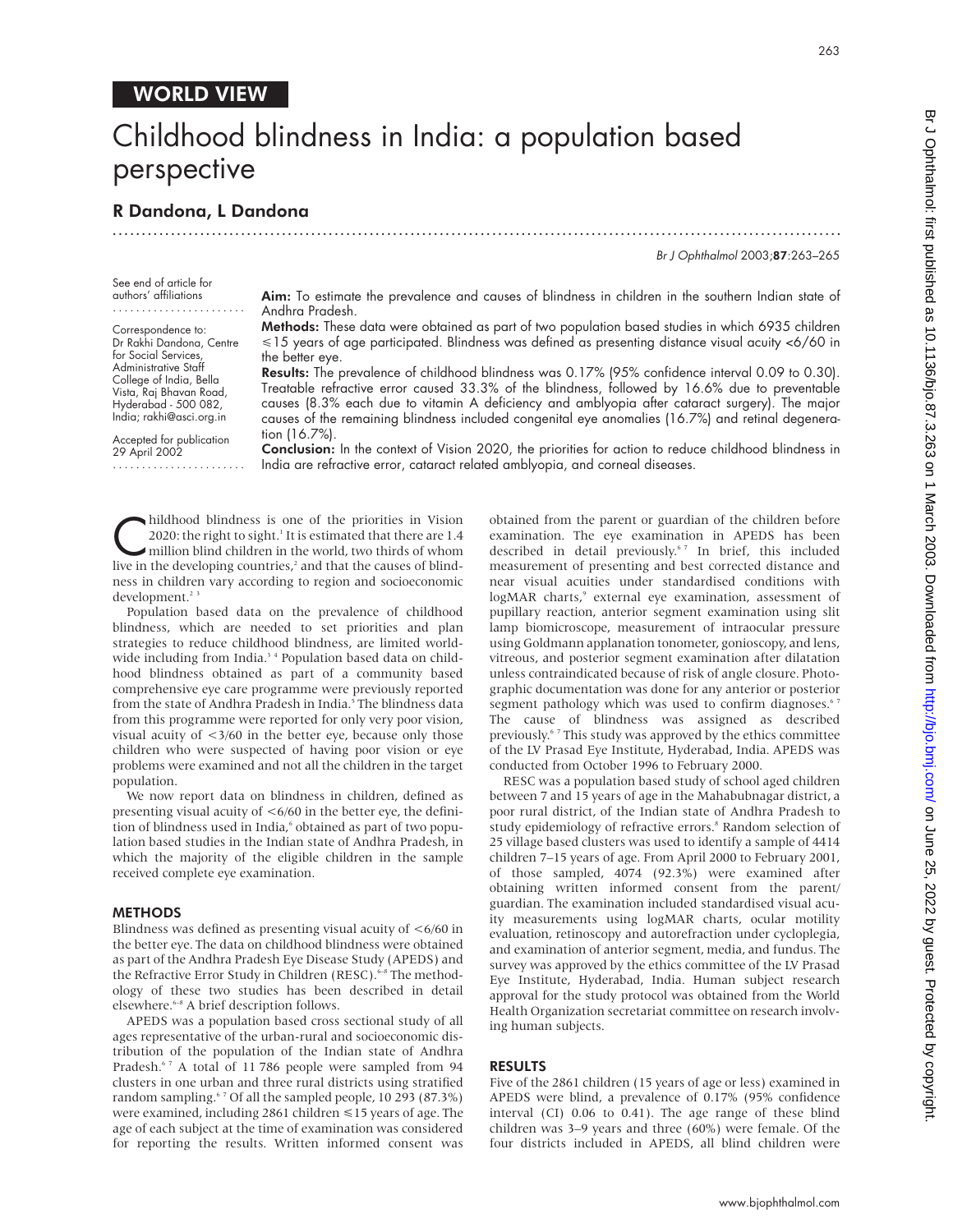| Cause of blindness     | No (%) of blind children |             |          |
|------------------------|--------------------------|-------------|----------|
|                        | <b>APEDS</b>             | <b>RESC</b> | All      |
| Refractive error       | 2(40)                    | 2(28.6)     | 4(33.3)  |
| Retinal                | $\Omega$                 | 2(28.6)     | 2(16.7)  |
| Corneal opacity        | 1(20)                    | 1(14.3)     | 2(16.7)  |
| Congenital eye anomaly | 1(20)                    | 1(14.3)     | 2(16.7)  |
| Amblyopia              | 1(20)                    | 1(14.3)     | 2(16.7)  |
| Total                  | 5 (100)                  | 7 (100)     | 12 (100) |

residing in the two poor rural districts. In two of these five children, visual acuity could not be measured. These two children, both aged 3 years, were thought to have very poor vision, as they could not fixate and follow light. Table 1 shows the causes of blindness in children from APEDS. Refractive error included a case each of high myopia and hyperopia. Corneal opacity in one child was present since birth, the cause of which could not determined. One child with congenital eye anomaly had retinochoroidal coloboma involving optic disc and macula. The cause of amblyopia in one child was stimulus deprivation because of congenital cataract (both eyes had been operated upon).

Seven of the 4074 children (7–15 years of age) examined in RESC were blind, a prevalence of 0.17% (95% CI 0.07 to 0.35). The age range of these blind children was 7–14 years, and six (85.7%) were female. The causes of blindness are shown in Table 1. Refractive error included a case each of high myopia and hyperopia. The retinal disorders included a case each of heredomacular degeneration and myopic degeneration. Corneal opacity in one child was following fever in early childhood that was thought to be related to precipitation of vitamin A deficiency based on the history given by the mother, and one child had stimulus deprivation amblyopia due to nystagmus.

Considering the two studies together, the prevalence of childhood blindness was 0.17% (95% CI 0.09 to 0.30). The prevalence of presenting visual acuity of <3/60 in the better eye was 0.10% (95% CI 0.04 to 0.21).

# **DISCUSSION**

As the prevalence of blindness in children is much lower than in adults, a larger sample size of children is needed to provide accurate data on the prevalence and causes of childhood blindness. Hence, the majority of the population based data on childhood blindness are generally obtained from either surveys done to assess blindness for all ages or from surveys done to assess a particular disease of interest in children—for example, vitamin A deficiency or refractive error.<sup>3</sup> These data on childhood blindness reported by us are also from two such studies, one from a study of visual impairment in all ages (APEDS) and the other from a study of refractive errors in school aged children (RESC). In the absence of other recent population based data on childhood blindness from India that include complete eye examination of all the study participants, these data could serve as an estimate of childhood blindness with presenting visual acuity of  $\lt 6/60$  in the better eye. Though every attempt was made by the field team to recruit blind children or children with multiple handicaps from the sample households who were away at special schools, it is possible that some of these children could have been missed if information about them was not given to the field team by their families for some reason. Hence, this could have resulted in lower estimates for childhood blindness.

A complete dilated eye examination was performed for children in both the studies. The causes of childhood blindness

were generally similar in both the studies, except for the retinal causes that were found only in RESC. These data on causes of blindness should be interpreted in the background of the relatively small number of blind children. Considering both the studies together, refractive error, which can be easily treated with spectacles, was responsible for one third of the blindness. Congenital eye anomalies, retinal degeneration, and amblyopia due to congenital cataract and nystagmus made up 50% of the total blindness. Corneal disease was responsible for 17% of the blindness, half of which could be attributed to vitamin A deficiency.

The majority of the children with blindness were female in both the studies. The relatively small sample size has to be kept in mind while interpreting this finding. We have also previously reported that blindness is higher in females of all ages considered together in the Indian state of Andhra Pradesh.<sup>6</sup> It is possible that families are less likely to enrol a female blind child in the blind school than males, and hence, we found more female blind children in this population. This is also suggested from the study on children living in blind schools in nine states of India, which reported that 60% of the children in these schools were males.<sup>10</sup>

From an eye care service delivery and planning perspective, one third of the blindness was due to refractive error which is relatively easily treatable. Another 16.6% of the blindness was due to preventable causes (8.3% each due to vitamin A deficiency and amblyopia after cataract surgery). The remaining 50% of the blindness was due to causes that are currently not treatable or preventable, which included congenital eye anomalies (25%), retinal degeneration (16.7%), and nystagmus related amblyopia (8.3%).

Extrapolation of these data suggest that of the approximately 400 million children in India,<sup>11</sup> 680 000 (95% CI 360 000 to 1 200 000) may be blind, including 226 440 with easily treatable refractive error. The majority of the blind children are likely to be in the poor segment of the population. In the context of Vision 2020, these data suggest that the priorities for action to reduce childhood blindness in India appear to be refractive error, cataract related amblyopia, and corneal diseases.

# ACKNOWLEDGEMENTS

Financial support for the Andhra Pradesh Eye Disease Study was provided by the Hyderabad Eye Research Foundation, Hyderabad, India and Christoffel-Blindenmission, Bensheim, Germany. The Refractive Error Study in Children was supported by the World Health Organization, Geneva, Switzerland under National Institutes of Health Contract N01-EY-2103. RD was supported in part by the RB McComas and Hugh Noel Puckle scholarships from the University of Melbourne, Melbourne, Australia.

The authors acknowledge the contribution of members of the Andhra Pradesh Eye Disease Study team for data collection, and the technical advisory committee headed by Dr Leon B Ellwein for support and guidance for the Refractive Error Study in Children.